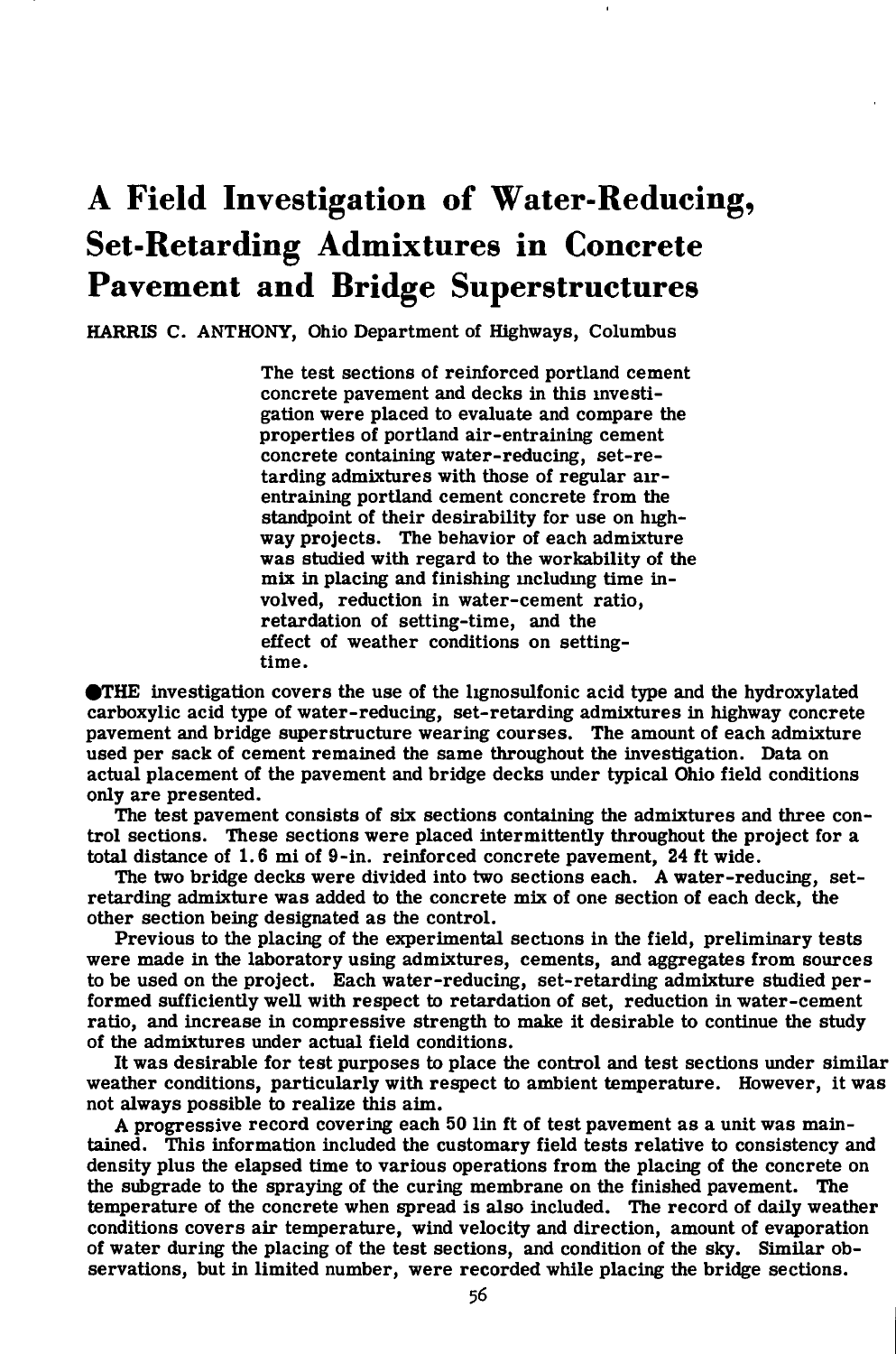A set of three 6- by 12-in. cylinders was made from the concrete of determined consistency and density for each 50 lin ft of pavement and tested in compression at 7, 28, and 90 days.

Rate-of-hardening tests were performed in a field laboratory according to the Tentative Method of Test for Rate of Hardening of Mortars Sieved from Concrete Mixtures by Proctor Penetration Resistance Needles (ASTM Designation: C-403-57T). The Proctor penetration resistance apparatus was based on plans furnished by the Bureau of Public Roads, Physical Research Branch, Washington, D.C. Needles with  $V_{10}$ - and  $V_{30}$ -sq in. bearing areas were used to perform the tests.<br>The cement factor for the structural concrete mix was 6.5 sacks per cu vd with

The cement factor for the structural concrete mix was 6.5 sacks per cu yd with<br>5 november 10 tunel fine aggregate. The congress limeators aggregate was used in t 38.5 percent natural fine aggregate. The coarse limestone aggregate was used in the semiproportion of 50 percent No. 4  $\binom{3}{6}$  - 1 in.) and 50 percent No. 3  $\binom{3}{4}$  - 2 in.). The cement factors for the pavement sections were 6.5 sacks per cu yd and 5.75 sacks per cu yd with 33 percent natural fine aggregate and gravel coarse aggregate in the proportion of 45 percent No. 4  $\binom{9}{4}$  - 1 in.) and 55 percent No. 3  $\binom{9}{4}$  - 2 in.). The 5.75-sack mix was introduced to provide additional compressive strength data. Seventy and fivetenths pounds of No. 4 and No. 3 were added in these proportions to the coarse aggregate in the 5. 75-sack mix to compensate for the difference in batch weights. The aggregate gradings remained reasonably constant throughout the project and no proportional change in the amounts of fine and coarse aggregate was necessary.

## BRIDGE SUPERSTRUCTURES

Ready-mixed concrete was used for the structures. The air-entraining portland cement conformed to the requirements of ASTM Designation C-175 Type lA.

The ready-mixed concrete was batched from a non-automatic plant and delivered to the job site at an approximate rate of 50 cu yd per hr. Both types of admixtures were accurately measured and dispensed by automatic equipment furnished by the admixture producers. The liquid admixtures were added to the fine aggregate in the batch weigh bin. All coarse aggregate was maintained in the stock piles at a uniform moisture content not less than total absorption. It was occasionally necessary to add water to the batch at the job site to bring the concrete to the desired consistency. Accurate control of the mix is necessary if the desired results are to be obtained. Uniform slump canbe difficult to obtain with ready-mixed concrete, but the addition of the admixtures apparently did not magnify this problem. However, it is important that the concrete control inspector realize that the slump or workability of the mix cannot be determined by observation. The admixtures improved the workability of the concrete with reduced water-cement ratios. The bridge decks were machine-finished full width and cured with a double thickness of wet burlap which was continuously water sprayed for 7 days. The plastic concrete containing Admixture "B" "pulled" to some extent under the finishing machine. However, the "pulling" did not present a serious finishing problem. No change was made in the mix design. A similar occurrence was at times noted by the pavement finishers during the straightedging of the pavement. Similar field reaction was encountered when air-entrained concrete was first introduced into Ohio. At times, concrete containing water-reducing admixtures may present a slight surface "pulling" effect or "stickiness" when being finished. This was attributed to the lower water-cement ratio used with these admixtures which gave a richer-appearing mix containing a smaller volume of paste.

After removal of the forms, the underside of the concrete containing the admixture presented a clean, smooth surface in contrast to the control or regular concrete section which was pock-marked with small surface voids caused by air bubbles. This condition is common in superstructures today where there is little clearance  $(1^1/4$  in.) between the reinforcing and the falsework. The difference in under-surface condition between the two sections of the slab may be attributed to the greater plasticity of the mix containing the admixture.

It may also be assumed that the bond between the concrete and the bottom of the reinforcing bars would be greater, because the greater mobility of the concrete containing the admixture results, under vibration, in easier and more complete envelopment of the reinforcement.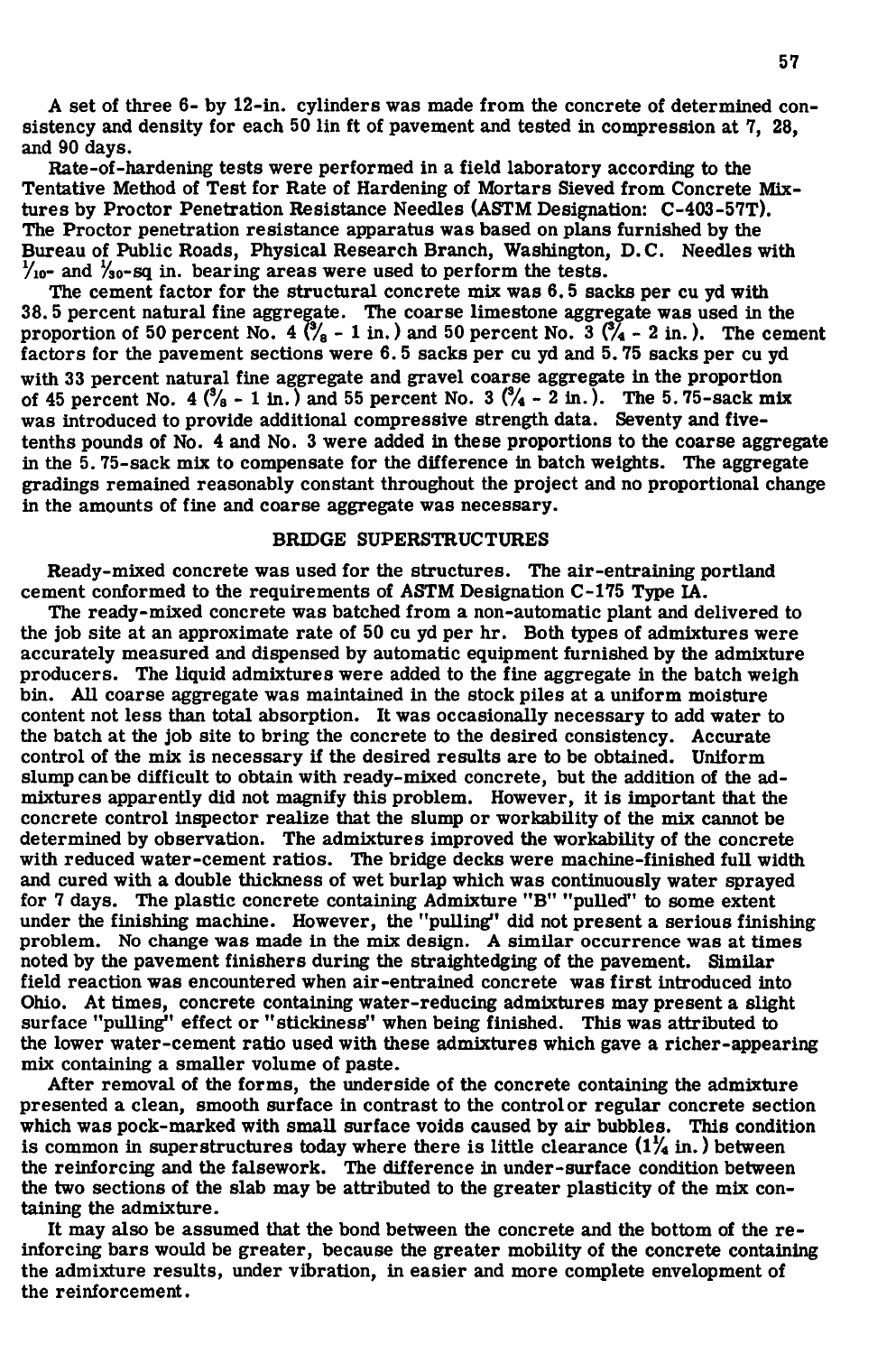#### PAVEMENT

Nine pavement test sections were placed between May 9 and June 9, 1960. One each of the two main classes of water-reducing, set-retarding admixtures was used in six of the sections in predetermined quantity as recommended by the manufacturer and as previously used in the laboratory. Three sections were designated as control sections for comparison with the water-reducing, set-retarding sections.

Considerably more use has been made of water-reducing, set-retarding admixtures in the field of structural concrete than in pavement, and consequently there is more familiarity with this aspect of their use. Most of the advantages of the use of admixtures in structures apply equally to pavement concrete. In addition, there are advantages peculiar to paving operations. Efficient operation combined with speed and timing are essential for economical paving operations. Any changes in the mix which upset the timing or delay operations eventually raise the cost of pavement. Of course, there may be times when the value of a modification more than justifies the cost. In this instance there was concern as to whether the addition of the admixtures would delay operating procedure at the batch plant, the paving operations, or the sawing of the transverse and longitudinal joints.

The lignosulfonic acid-type admixture is designated in this report as Admixture A. The hydroxylated carboxylic acid class of admixture is designated as Admixture B.

Another brand of air-entraining portland cement conforming to the requirements of ASTM Designation C-175 Type lA, was used in the pavement mix. The automatic batch plant was timed to weigh an aggregate batch every 7 sec. The accurate measuring and dispensing of the admixtures was accomplished in the allotted time by the automatic dispensing equipment furnished by the admixture manufacturers and installed at the batch plant. The admixtures were automatically added to the fine aggregate in the weigh bin. The fine and coarse aggregates were delivered daily to the batch plant by truck. Stock piles were kept small and an even moisture content was maintained throughout the paving operations.

The concrete was mixed for  $1/4$  min at the site in three dual-drum 34-E pavers at a speed of 16 rpm. A Heltzel Flex-plane was used in the screeding and finishmg operation. Straightedging completed the finishing. After a suitable interval, the surface was burlap dragged, the pavement edged, and the slab sprayed with white waterproof curing membrane. The membrane was applied by means of an automatic mechanical sprayer. The retardation in setting time resulting from the addition of the admixture did not interfere with or delay these operations.

Atmospheric conditions prevailing at the time of the placing of each test section varied. Ambient temperatures ranged from a low of 72 F (Dyer Rd. bridge deck) to a high of 98 F (Big Run bridge deck). Pavement sections were placed with temperatures ranging between 75 and 88 F. Wind velocities ranged from 2-15 mph. Amount of evaporation of water during the placing of the test sections ranged from a low of 0.05 in. to a high of 0.14 in. These variations in weather conditions caused slight differences in the rate of hardening of the concrete, but may be considered insignificant insofar as affecting the placing and finishing operations. Change m water-cement ratio, providing other conditions remamed constant, was the most dominant factor causing a change in the rate of hardening of the concrete.

On superelevated curves, the cohesiveness of the plastic concrete containing the admixtures was advantageous to finishing operations. There was less slippage of the plastic concrete from the elevated side of the pavement, thus eliminating any extra manipulation of the concrete by the finishers. The sawing of the transverse joints and the longitudinal joint was not delayed by the addition of the admixtures to the concrete. The transverse joints were cut approximately 8 hr after placement of the concrete and the longitudinal joint about 24 hr later. This schedule applied both to test sections and regular pavement.

Most of the test pavement was placed on days when the ambient temperature ranged from the middle seventies to the low eighties'with wmds of low velocity. Under these conditions, there was no realization of the benefits accruing from the use of these types of admixtures during hot weather concreting. However, when placing the deck on the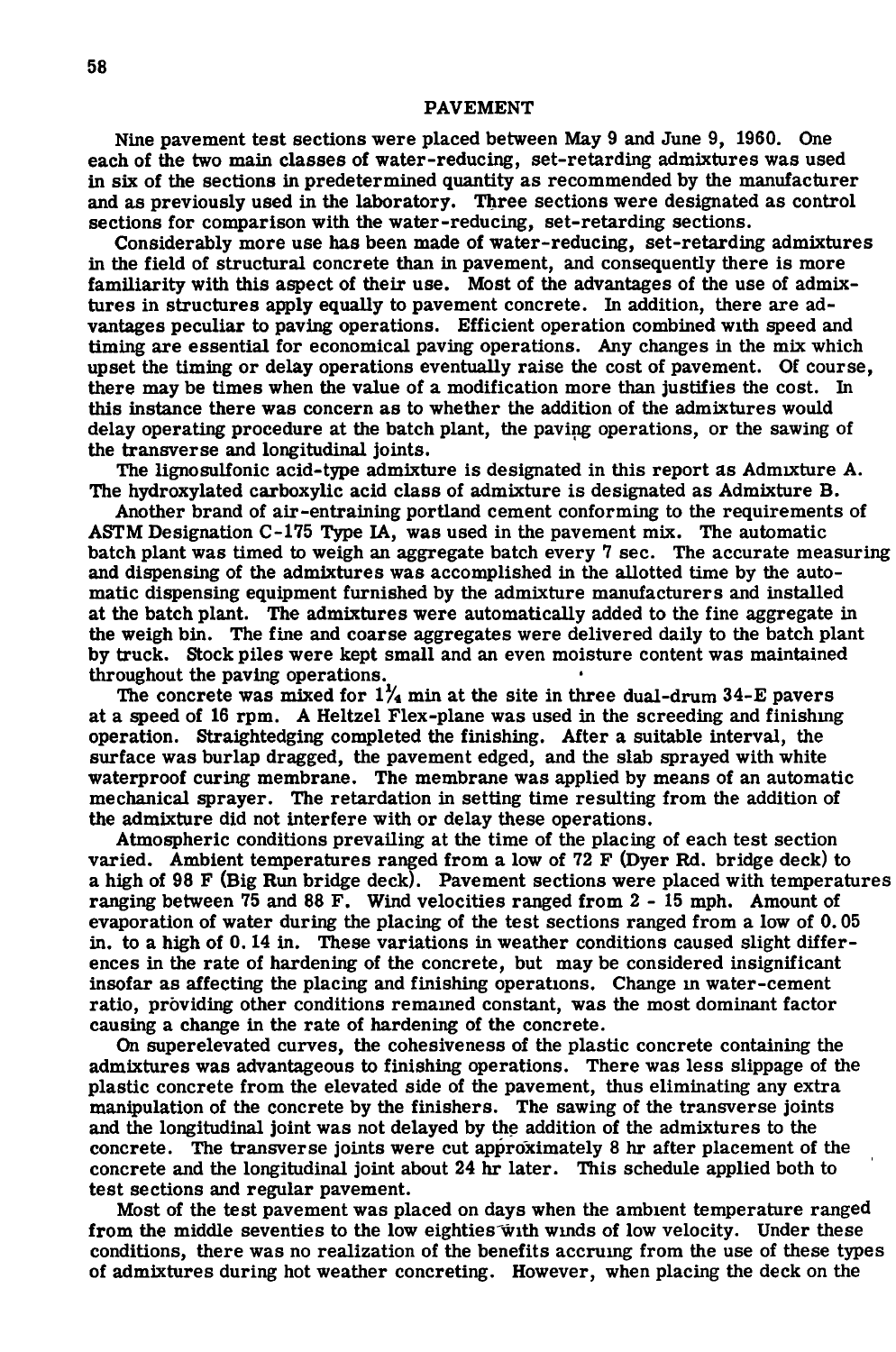Big Run bridge under conditions of high temperatures, low humidity and with a drying breeze, the placing and finishing of the concrete was materially facilitated by the in-<br>creased workability of the set-retarded, low water-cement ratio concrete.

The elapsed time for placing and finishing operations for each 50-lin ft unit of The elapsed time for placing and finishing operations for each 50-lin ft unit of<br>ement varied, but the differences were not caused by the inclusion of the admi pavement varied, but the differences were not caused by the inclusion of the admixtures<br>in the concrete. in the concrete.<br>Roadsite operations were timed for one hundred and sixty-nine 50-lin ft units of

which 60 were control sections. For the control sections, average elapsed time in minutes from the deposition of the concrete on the subgrade until the completion of the operations designated were: spreading  $-4$ , finishing  $-8$ , burlap drag $-20$ . For the admixture concrete: spreading—4, finishing—10, burlap drag—24. In comparing these averages, consideration must be given to the fact that the control sections were closer to the batch plant and were placed on days when the weather conditions were what the paving contractors call "perfect finishing weather."

A reduction in water-cement ratio was maintained through the use of the admixtures, while the slump remained approximately the same as that of the regular concrete with a higher water-cement ratio. The average ratio for the control sections was 4.8 gal a inglier water-cement ratio. The average ratio for the control sections was 4.8 gal<br>per sack in comparison with 4.5 gal per sack for the concrete containing the admixper sack in comparison with 4.5 gal per sack for the concrete containing the admix-<br>tures—a 6.25 percent reduction tures—a 6.25 percent reduction.<br>The average rate of hardening of the structural concrete is shown by the curves in

Figures 1 and 2 which show similar relationship between the control and the retarded rigures 1 and 2 which show similar relationship between the control and the retarded<br>concrete ... The approximate difference in time of retardation on the different days. concrete. The approximate difference in time of retardation on the different days<br>may be attributed mainly to the difference in ambient temperature. may be attributed mainly to the difference in ambient temperature.

The average compressive strength of the structural concrete (6.5 sacks per cu yd) is shown in Figure 3. Admixture A shows an increase in strength of 720 psi over the is shown in Figure 3. Admixture A shows an increase in strength of 720 psi over the control concrete. Admixture B shows an increase of 990 psi over its control concrete. The compressive strength of the concrete containing Admixture B was lower than that



Figure 1. Average rate of hardening of concrete compiled from penetration test data de**termined i n the field .**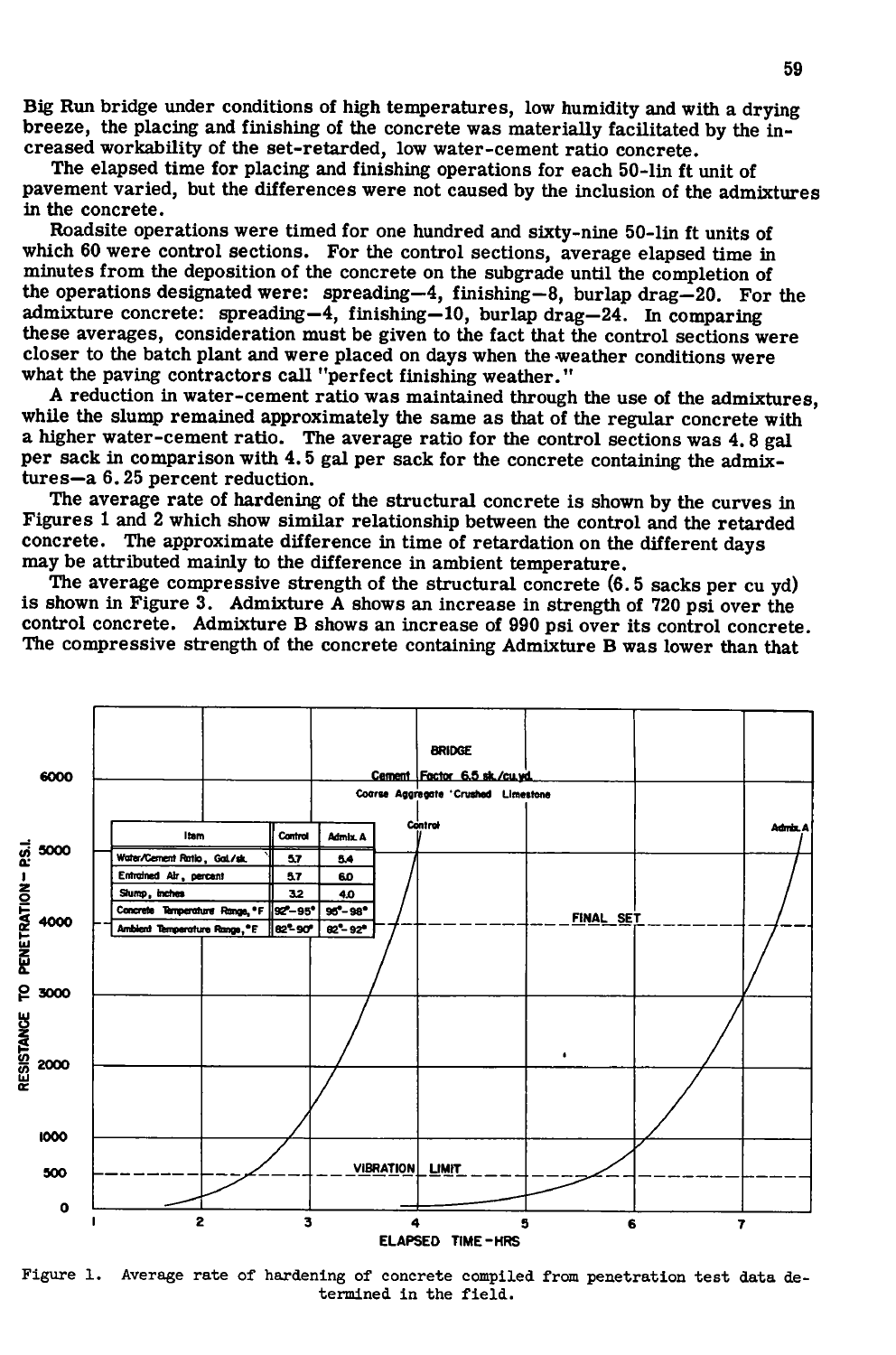

Figure 2. Average rate of hardening of concrete compiled from penetration test data determined in the field.

**BRIDGES** Cement Factor ' 6.5 sk/cu yd. Coarse Aggregate Crushed Limestone





60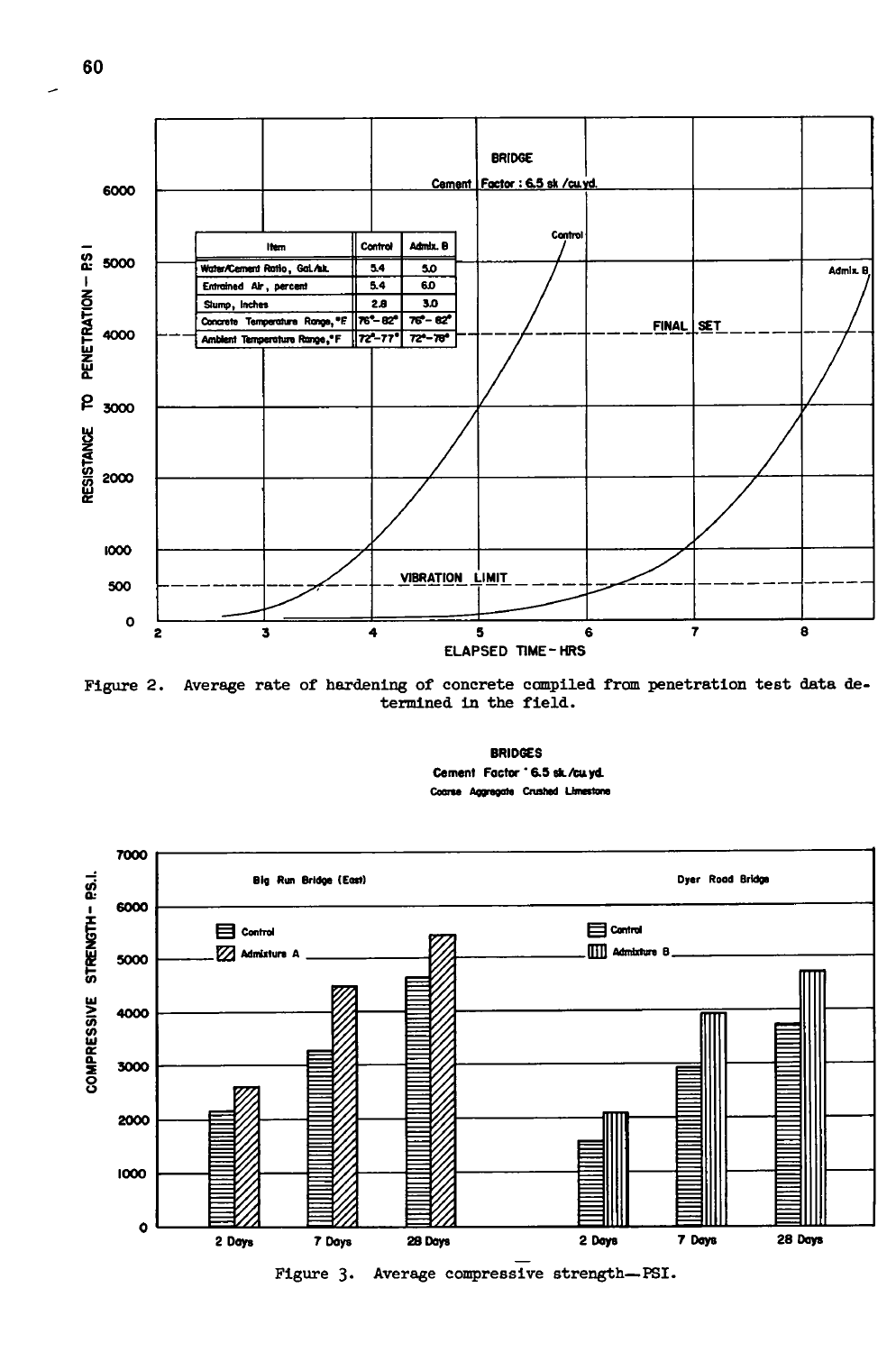of the concrete containing Admixture A, and a similar situation existed with the control concretes.

Pavement concrete placed on the same day as the Admixture B concrete and its control also developed lower-than-average strength.

Figures 4 and 5 show average rate-of-hardening curves for the 6.5 sacks per cu vd and 5.75 sacks per cu yd pavement mix, respectively. In Figure 4 the average retardation is less for Admixture B than for Admixture A. No explanation is offered.

Pavement compressive strength averages by cement factor and admixtures are shown in Figures  $6$  and  $7$ . Tests at 90 days show an average increase in compressive strength of 22 and 26 percent, respectively, for Admixtures A and B concretes over the 6.5 sacks per cu yd pavement mix without admixture. The admixture concrete with 5.75 sacks per cu yd shows an increase of 16 and 18 percent, respectively, at 90 days over the control for concretes containing Admixtures A and B.

## **OBSERVATIONS**

In conclusion, the following observations were made:

1. Both admixtures were apparently compatible with the cements, fine aggregates, and both the gravel and limestone coarse aggregates used on the project.

2. Many factors may influence the setting time of retarded concrete in the field. the most important of which is the amount of mixing water. In a lesser degree, the ambient temperature, wind velocity, humidity, intensity of the sunshine, and the temperature of the mix were observed to be determinants. Control by experienced inspectors is necessary to obtain desired results.

3. Admixture B apparently did not entrain air; that Admixture A entrained a slight amount is inferred from the fact that slightly less air-entraining agent was added to the mix in conjunction with Admixture A to obtain the same air content. It was not practical



Figure 4. Average rate of hardening of concrete compiled from penetration test data determined in the field.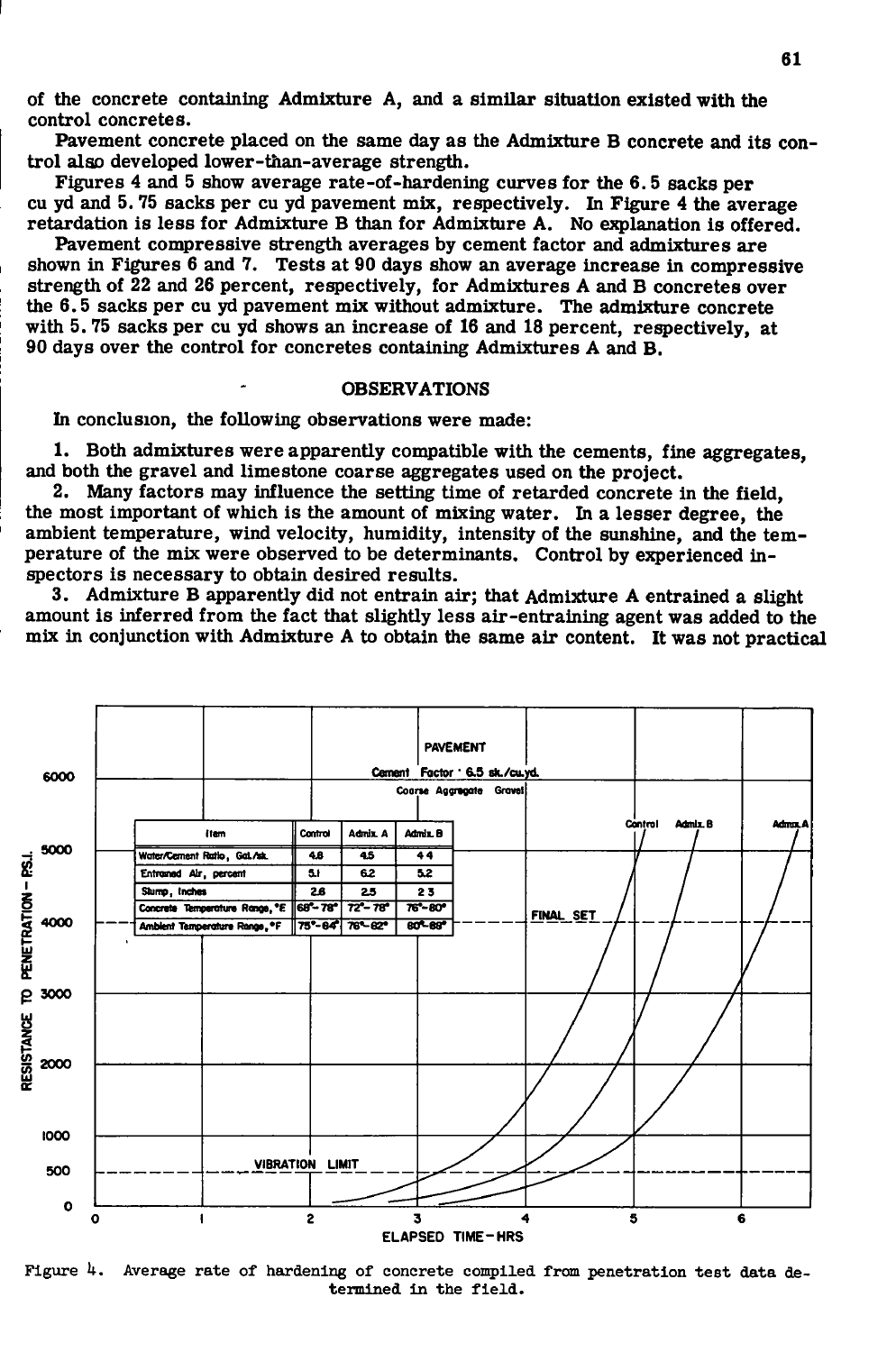

Figure 5. Average rate of hardening of concrete compiled from penetration test data determined in the field.





Figure 6. Average compressive strength-PSI.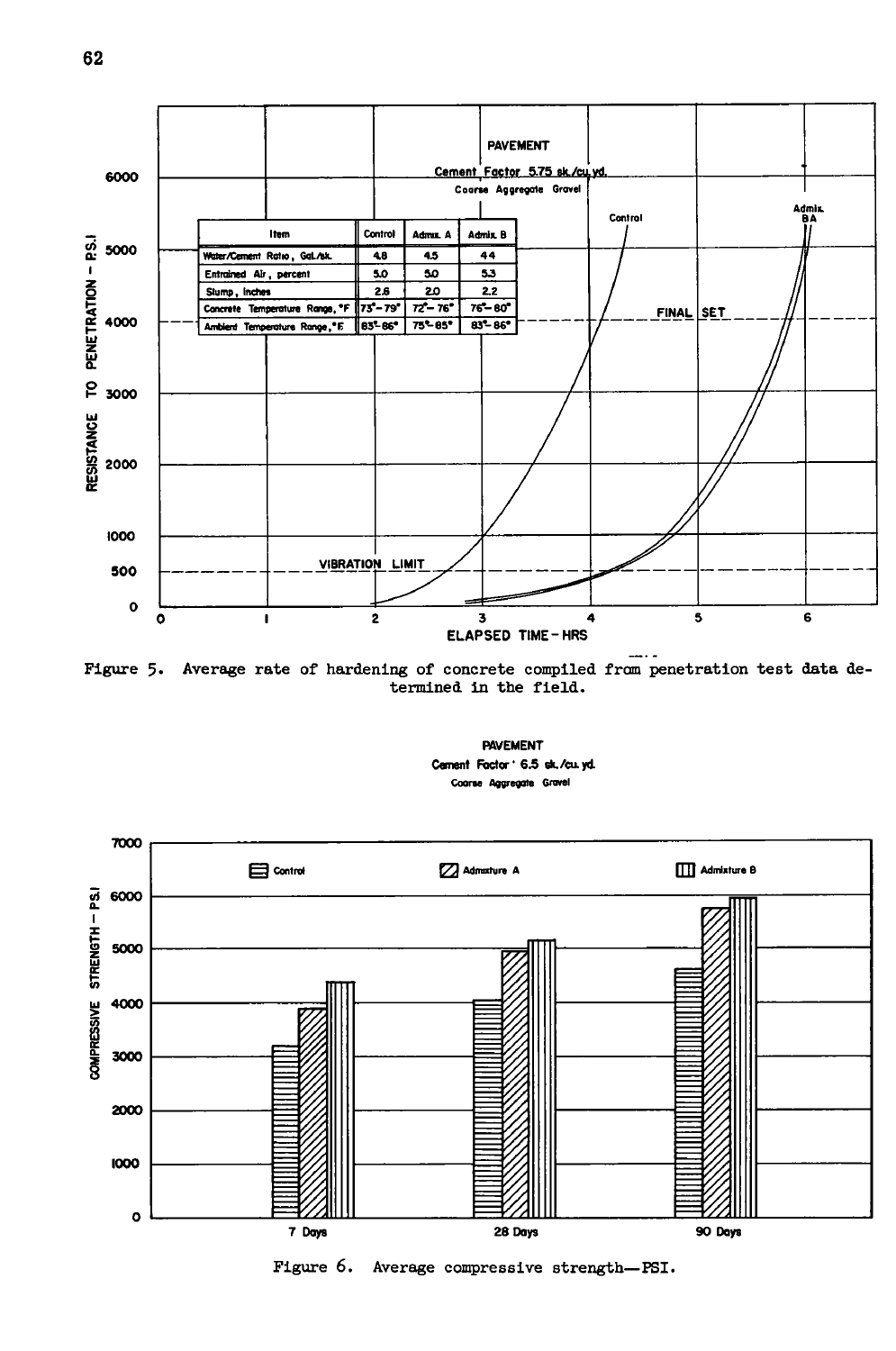#### PAVEMENT Cement Factor: 5.75 sk./cu.vd. **Coarse Aggregate Grovel**



**Figure 7. Average compressive strength—PSI.** 

to determine with precision the amount of air entrained by Admixture A, although it is estimated to be less than 1 percent.

4. An increase in compressive strength over the control mixes was obtained through the use of both admixtures with both cement factors at all ages. Tests were made at 2, 7 and 28 days on the structural concrete and at 7, 28 and 90 days for the pavement concrete.

5. Through controlled retardation of setting time, a bridge deck may be placed and finished in a continuous pour while the entire mass of concrete is still plastic. Cracks caused by the continually increasing deflection of the forms or girders due to the changing dead weight as the placing of the concrete progresses may thus be eliminated.

6. The paving concrete mixed at the roadsite was more easily controlled than the ready-mixed concrete.

7. After retardation has reached the "vibration limit," normal setting of the concrete may be expected.

8. The use of water-reducing, set-retarding admixtures did not delay, nor did it necessitate any change in normal paving operations.

9. This study indicates that economies may result from the use of water-reducing, set-retarding admixtures for one or more of the following reasons:

(a) Because with concrete containing these admixtures, bridge deck placing and finishing operations may be delayed beyond the time required to complete the same operations with ordinary concrete, fewer workmen may be required, and due to regulations governing labor compensation, a saving in wages may be effected.

(b) Not infrequently, ordinary concrete with low water-cement ratios "hangs up" in the concrete bucket on structural pours, with consequent loss of time in the placing of the concrete. No such difficulty was encountered with the admixture concretes.

(c) Because the concrete containing the admixtures gave greater strength than the ordinary concrete, it may be possible to obtain a specified strength with less cement where a minimum cement factor is not required.

 $\overline{\phantom{a}}$